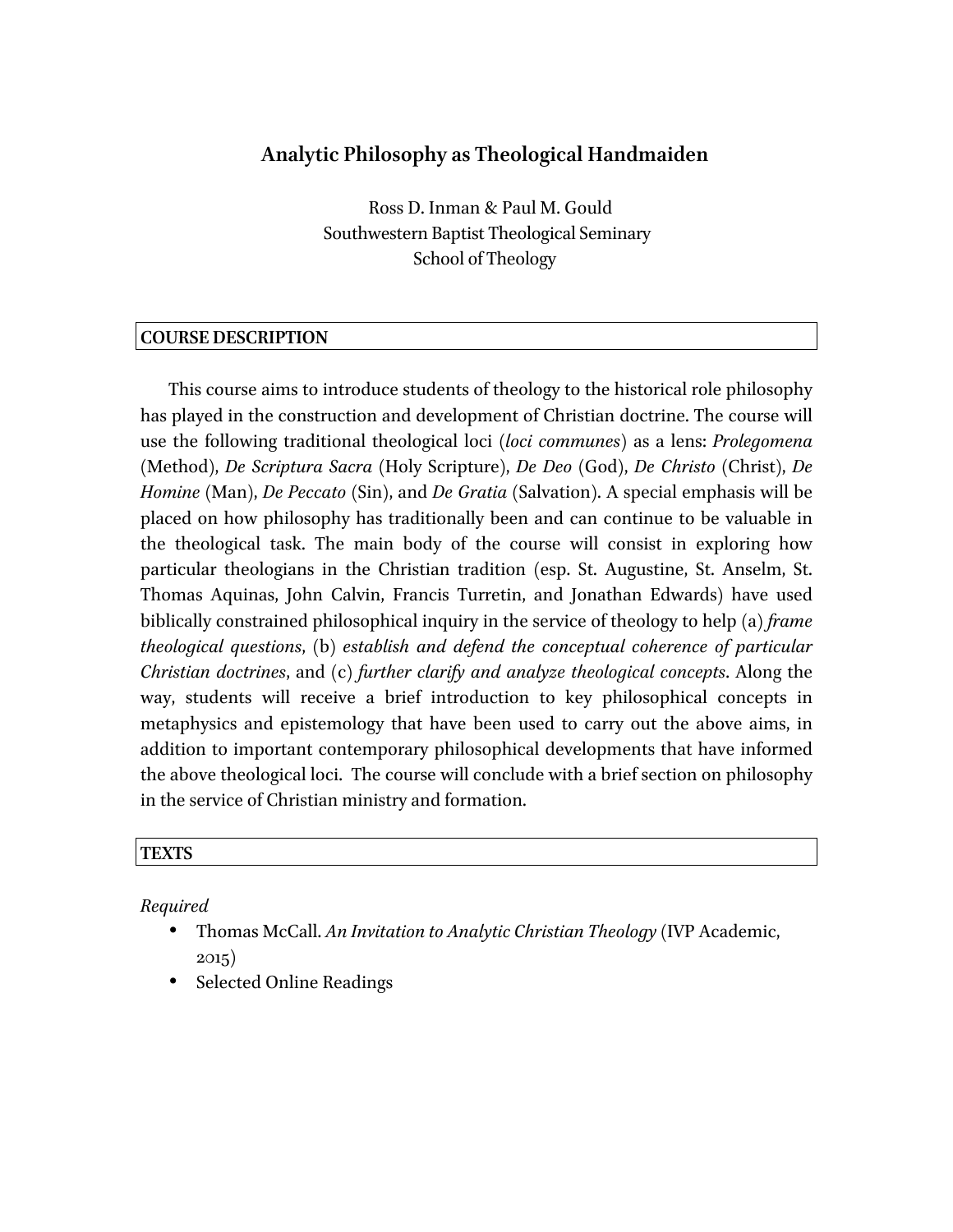*History & Key Figures*

- Norman Melchert, *The Great Conversation: A Historical Introduction to Philosophy*, 7<sup>th</sup> Edition (Oxford University Press, 2004)
- Gareth Matthews, *Augustine* (Wiley Blackwell, 2005)
- Thomas Williams and Sandra Visser, *Anselm* (Oxford University Press, 2008)
- Robert Pasnau and Christopher Shields, *The Philosophy of Aquinas*, 2<sup>nd</sup> Edition (Oxford University Press, 2016)
- Richard Cross, *Duns Scotus* (Oxford University Press, 1999)
- Paul Helm, *John Calvin's Ideas* (Oxford University Press, 2006)
- Aza Goudriaan, "Theology and Philosophy" in *Companion to Reformed Orthodoxy*, Herman Selderhuis (ed.) (Brill, 20013)
- Richard Muller, *Post-Reformation Reformed Dogmatics: Prolegomena to Theology,*  $2^{nd}$  Edition (Baker, 2003)
- Oliver Crisp, *Jonathan Edwards on God and Creation* (Oxford University Press
- Paul Helm and Oliver Crisp (eds.), *Jonathan Edwards: Philosophical Theologian* (Ashgate, 2003)
- Michael McClymond and Gerald McDermott, *The Theology of Jonathan Edwards* (Oxford University Press, 2011)

*General*

- William Abraham (ed.), *Analytic Theology: A Bibliography* (Highland Loch Press, 2012)
- Diogenes Allen, *Philosophy for Understanding Theology*, Second Edition (Westminster John Knox, 2007)
- Diogenes Allen and Eric Springsted, *Primary Readings in Philosophy for Understanding Theology* (Westminster John Knox, 1997)
- Kelly James Clark and Richard Lints, *101 Key Terms in Philosophy and Their Importance for Theology* (Westminster John Knox Press, 2004)
- Oliver Crisp and Michael Rea (eds.) *Analytic Theology: New Essays* (Oxford University Press,
- Paul Helm (ed.), *Faith & Reason* (Oxford University Press, 1999)
- Paul Helm, *Faith and Understanding* (Eerdmans, 1997)
- Scott Oliphint, *Reasons for Faith: Philosophy in the Service of Theology* (P&R Publishing, 2006)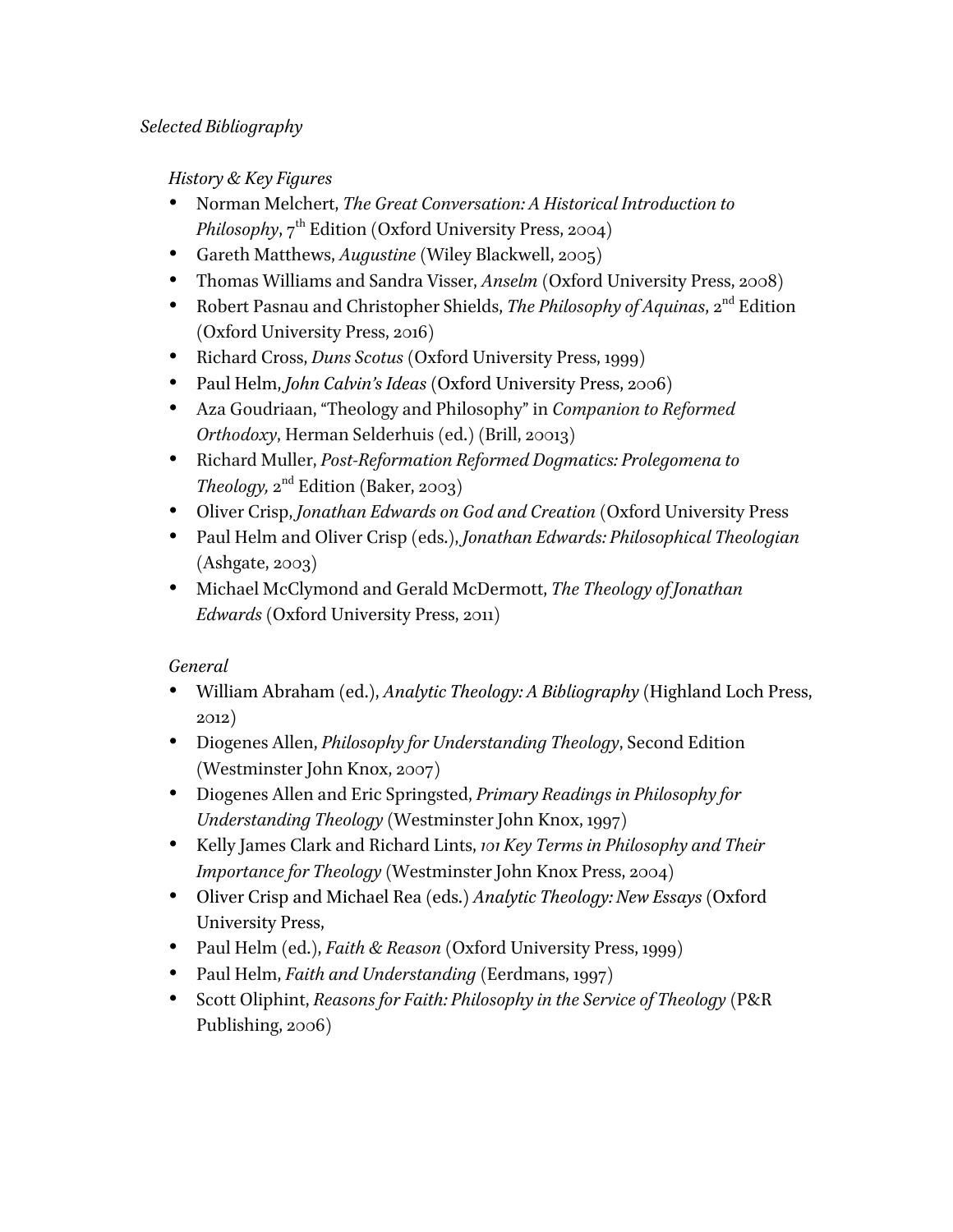### **COURSE REQUIREMENTS**

### **Writing Assignments**

All written assignments must be double-spaced, have 1" margins, and use 12 pt. Times New Roman font. Instead of using a cover paper, simply type in the upper corner: Student name, the title of the assignment, and the student email address.

## **1. Position Paper (15%)**

Students will submit a concise 4-6-page position paper on a topic from one of the following theological loci from section III, IV, or V. The central aim of the paper is to explore a particular way in which the resources of analytic philosophy (e.g. clarity, rigor, conceptual analysis) have been used to further develop, clarify, or defend a particular Christian doctrine. Further details will be given in class.

## **2. Quizzes (total 10%)**

A short quiz will be given **twice** during the semester (**9/18** and **11/20**). The in-class quiz will consist of the student writing a brief essay on one of the topics or historical figures previously discussed in class. The topic of each quiz will not be revealed beforehand. Careful reading of assigned text and active participation in each class should suffice for an exemplary quiz grade.

## **3. Class Participation (10%)**

Participating in class is not the same as attending class. Because of the nature of the topic, much of the class will involve student participation. Contributions from each student are not only expected in a seminary-level course, but are crucial to the overall success of the course. The student will earn participation points by contributing, in a relevant way, to the class discussion at hand. It is imperative that the assigned material is read before class each day and that the students are prepared to engage the reading(s) in class.

## **4. Scheduled Reading (10%)**

Students are required to thoughtfully engage the assigned course material in its entirety. Students should be prepared to discuss and interact with the reading material upon each class meeting and will report percentage (in increments of 10, e.g., 70%, 80%) of reading completed at the end of the semester.

## **5**. **Book Précis (10%)**

Students will also write an **850-950 word** précis of Thomas McCall's book *An Invitation to Analytic Christian Theology* (see Required Texts above). A précis is a concise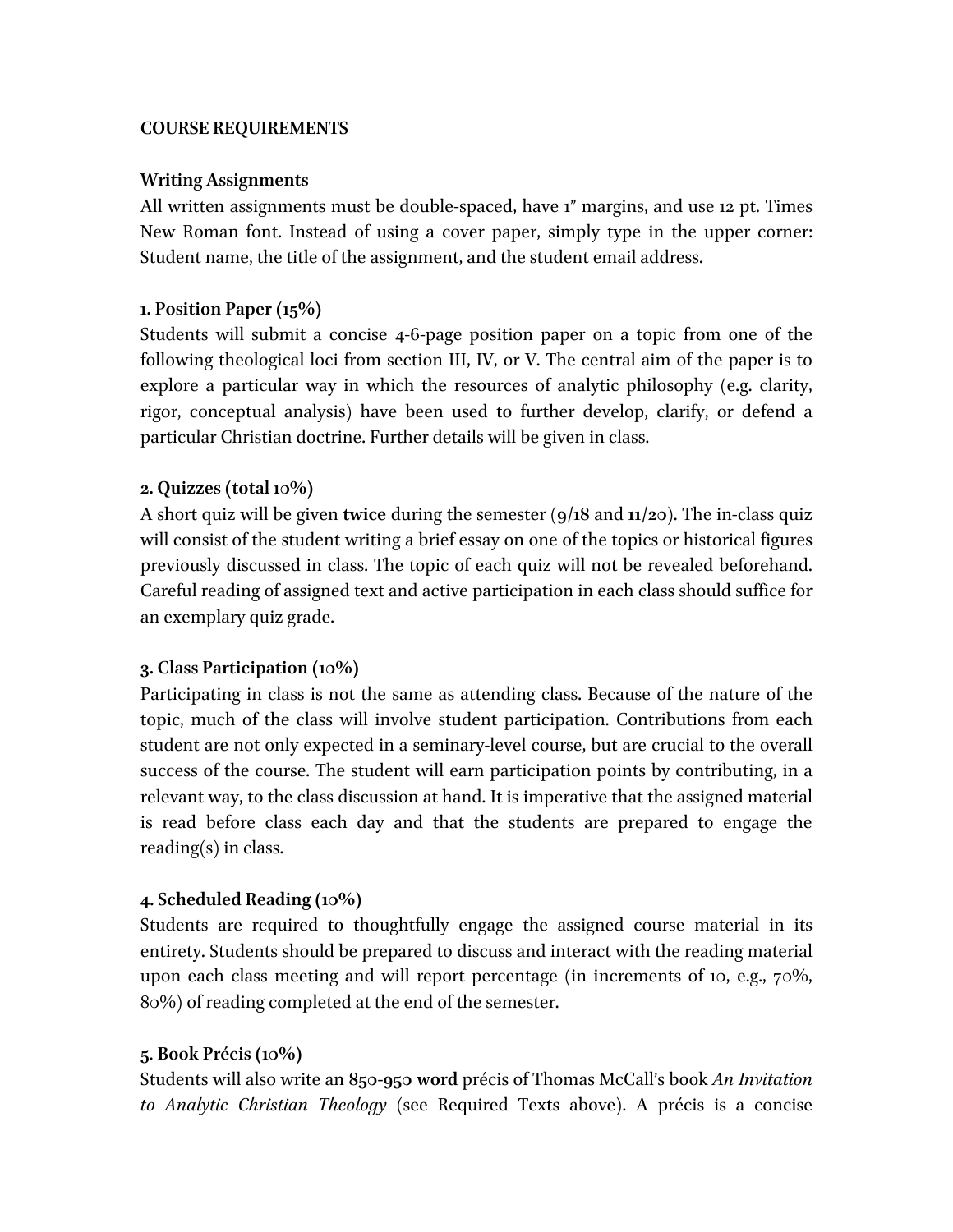explanatory summary with approximately 300 words of critical evaluation. **The word limit is strictly enforced**. The professor will provide a Handout for further information on how to write a précis.

#### **6. Research Paper Outline and Annotated Bibliography (5%)**

In advance of writing the Research Paper, the student will turn in a proposed outline and *annotated* bibliography with at least 7 research references. Paper topics must be approved by instructor.

#### **7. Research Paper (40%)**

The research paper, worth 40% of the final grade, should be 13-15 pages in length, and written on a topic directly related to those discussed in class or in the assigned reading. The topic of the research paper must be substantially different from the topic of the position paper. The aim of the research paper is to present a thesis or argument, explain the thesis, and then either (1) offer an argument in support of it, (2) offer an objection to it, (3) defend against an objection, (4) evaluate the arguments for and against it, (5) discuss what consequences it might have, (6) determine whether some other thesis or argument commits one to it, or  $(7)$  determine whether some other view can be held consistently with it. For a basic illustration of a properly formatted philosophy paper, see the handout "A Brief Guide to Writing a Philosophy Paper" that is available on the course website. The research paper is due the last day of class.

### *\****Extra Credit Opportunity***\** **(3%)**

Read John Wesley's essay "An Address to the Clergy" and write a four (4) page reflection as to how one might use philosophy in the service of theology and Christian ministry, particularly as it pertains to clarifying and defending "sound doctrine" (2 Cor. 10:5; Titus 1:9; Jude 3; 1 Peter 3:15). What might the ministerial use of philosophy in the service to the Gospel look like from the pulpit, Sunday school class, or in youth/kids ministry? Do you agree or disagree with the vision of the role of philosophy in pastoral ministry outlined by Wesley? In what sense are philosophy and apologetics important for pastors as spokespersons for Christ and the gospel in today's culture? What might this look like in your own ministry? The extra credit assignment must be submitted on or before the last day of class.

### **READING LIST**

"Selections" denote brief excerpts from the noted text H=Historical Source C=Contemporary Source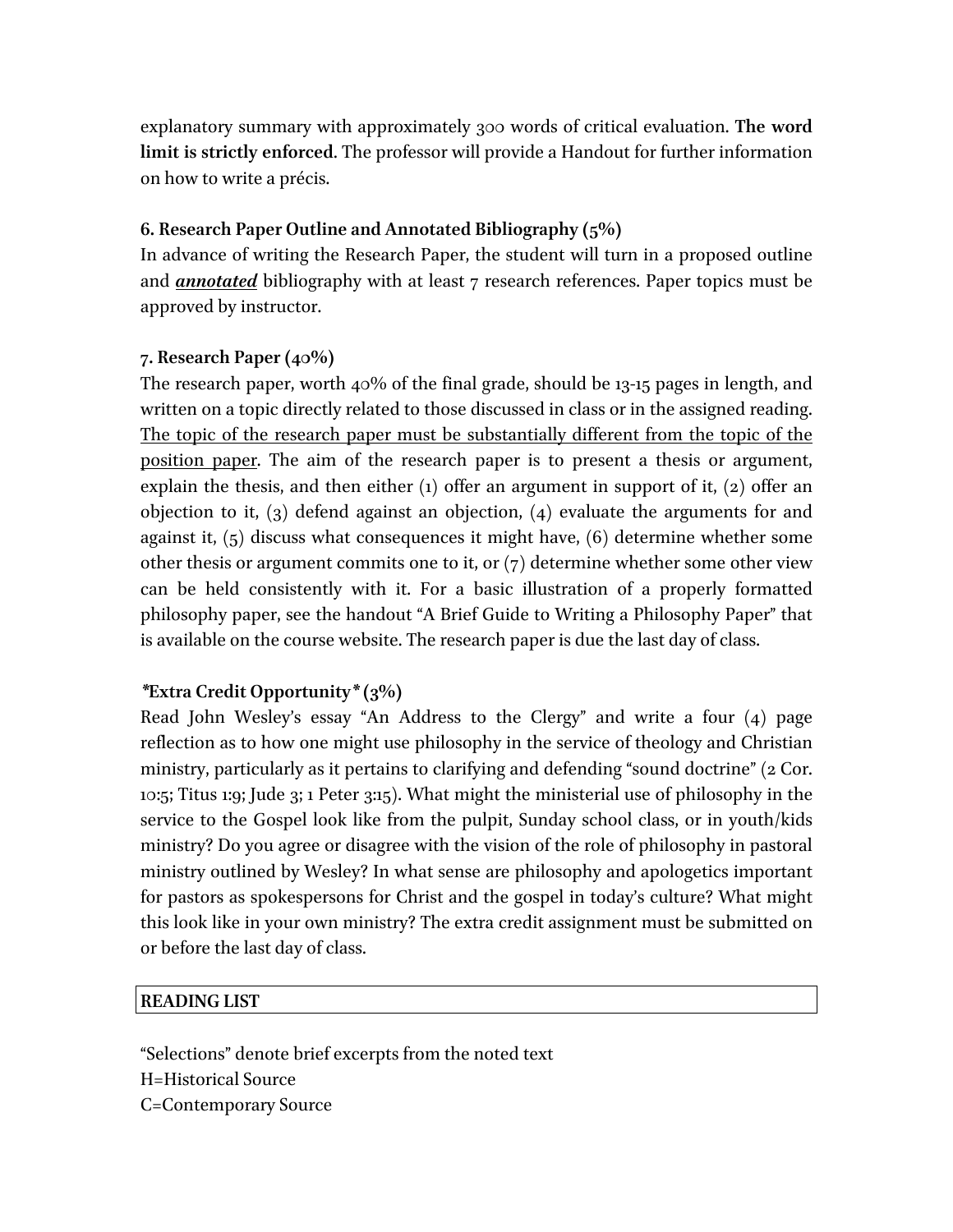### **I.** *Prolegomena***: Methodological Preliminaries**

# **Week 1:** *Historical and Contemporary Views on the Relationship Between Philosophy and Theology*

H: Augustine, *On Christian Doctrine*II.40; Anselm *Proslogion* Ch. 1 (Ministerial use of reason)

H: Martin Luther, selections from *Sermon on Matthew 19:13-15*

H: Locke, *The Reasonableness of Christianity* selections from the section "A second

Vindication of the Reasonableness of Christianity." (Magisterial use of reason)

H: Francis Turretin, *Institutes of Elenctic Theology*, I.1.8-9 (Ministerial use of reason)

C: Oliver Crisp, "On Analytic Theology" in *Analytic Theology: New Essays*

C: William Abraham, "Systematic Theology as Analytic Theology" in *Analytic Theology: New Essays*

**Week 2:** *Philosophical & Theological Roadblocks to Robust Systematic Theology* H: Kant, *Critique of Pure Reason*, selections from Book II, Chapter III "The Ideal of Pure Reason"

H: Friedrich Schleiermacher, selections from *The Christian Faith*, Chapter 1 ("The Definition of Dogmatics") and Chapter 2 ("The Method of Dogmatics")

C: Nicholas Wolterstorff, "Is it Possible and Desirable for Theologians to Recover from Kant?" in *Modern Theology*

C: Alvin Plantinga, "Kant" in *Warranted Christian Belief*, Ch. 1

C: Andrew Dole, "Schleiermacher's Theological Anti-Realism" in *Analytic Theology: New Essays*

## **II.** *De Scriptura Sacra***: Doctrine of Holy Scripture**

**Week 3:** *Inspiratio et Auctoritas: Inspiration and Authority* 

*Contemporary Philosophical Concepts*: varieties of foundationalism, epistemic justification/warrant, properly basic beliefs, speech-act theory, epistemology of testimony

H: Augustine, Letter to Jerome, letter 82

H: John Calvin, *Institutes*, Book I, Chapters 6-8

H: John Owen, "On the Divine Original, Authority, and Self-evidencing Light and Power of the Scriptures," Chapters 1 and 2.

C: J. P. Moreland, "The Rationality of Belief in Inerrancy" in *Trinity Journal*

C: William Lane Craig, selection from "Men Moved By The Holy Spirit Spoke From God' (2 Peter 1.21): A Middle Knowledge Perspective on Biblical Inspiration" in *Philosophia Christi*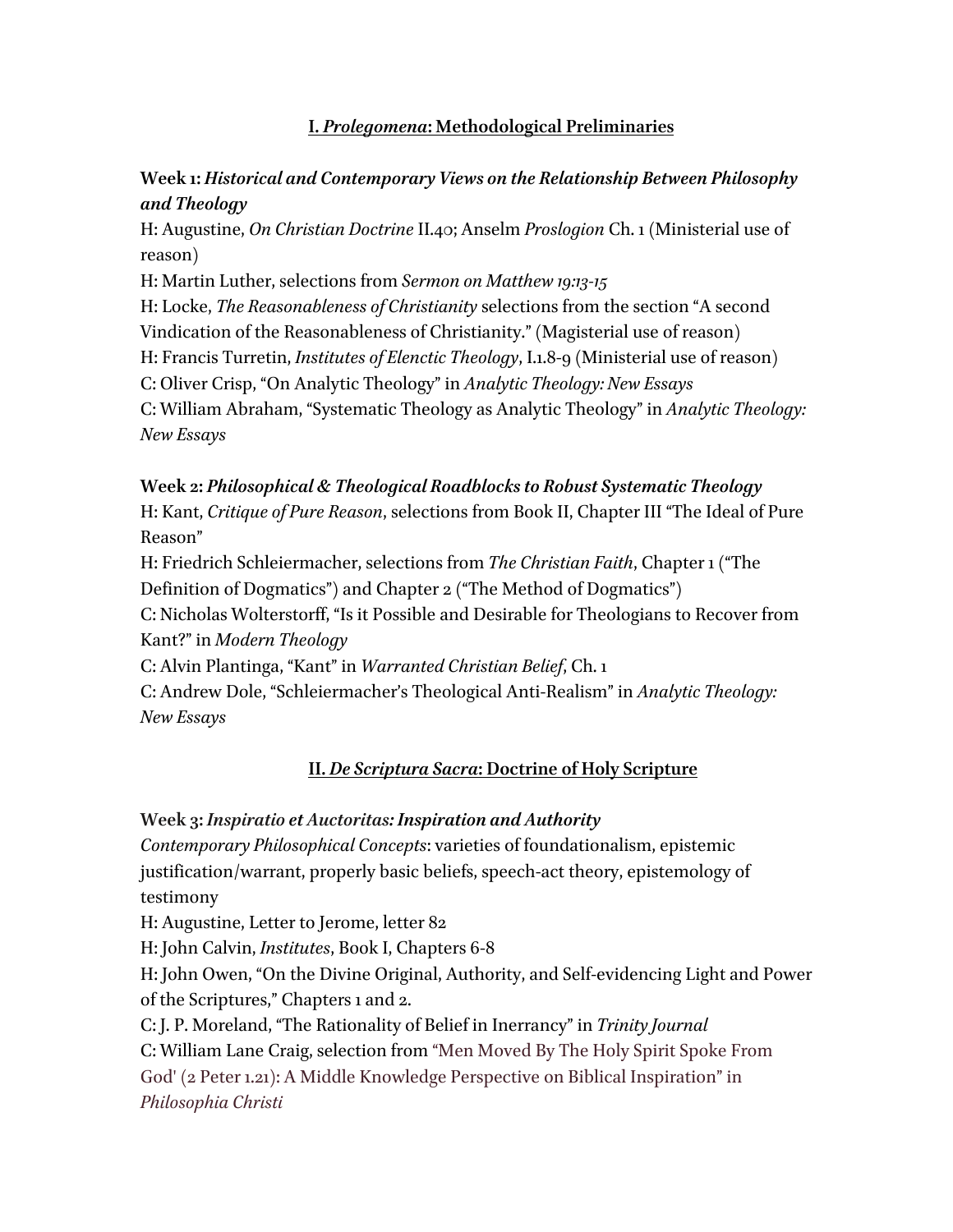C: Alvin Plantinga, selections from Ch. 8 of *Warranted Christian Belief*

## **III.** *De Deo***: Doctrine of God**

### **Weeks 4 &5:** *De Trinitate: Doctrine of the Trinity*

*Contemporary Philosophical Concepts*: Identity, Dependence, Substance, Essence, Person, Internal/External Relations

H: The Nicaean and Athanasian Creeds

H: Cappadocian Fathers: Gregory of Nyssa "To Ablabius: "On 'Not Three Gods'"; selections from Gregory of Nazianzus "Theological Orations: Fifth Theological Oration—On the Spirit"

H: Augustine, selections from books 1, 9, 10, & 14 *On the Trinity*

H: Jonathan Edwards, selections from "Discourse on the Trinity"

C: Jeffrey Brower and Michael Rea, "Understanding the Trinity" in *Logos*

C: Brian Leftow, "A Latin Trinity" in *Faith and Philosophy*

C: Jeffrey Brower and Michael Rea, "Material Constitution and the Trinity" in *Faith and Philosophy*

# **IV.** *De Homine* **&** *De Peccato***: Doctrine of Man & Doctrine of Sin**

## **Weeks 6 & 7:** *De Anthropologia: Doctrine of Man*

*Contemporary Philosophical Concepts*: human dignity and rights, nature and origin of the soul, mind-body dualism, physicalism

H: Augustine, selections from books 12-14 of *On the Trinity*

H: Aquinas, selections from *Summa Theologiae* Ia, q. 75-76

C: Trenton Merricks, "The Word Made Flesh: Dualism, Physicalism, and the

Incarnation" in *Persons: Human and Divine*

C: Jeffrey Brower, "The Afterlife", Ch. 13 of *Aquinas's Ontology of the Material World*

C: Alvin Plantinga, "Materialism and Christian Belief" in *Persons: Human and Divine*

C: Mark McLeod-Harrison, "On Being the Literal Image of God" in *Journal of Analytic Theology*

# **Week 8 & 9:** *De Peccato Originali: Doctrine of Original Sin*

*Contemporary Philosophical Concepts*: metaphysics of persistence, personal identity, freedom of the will, guilt/moral responsibility H: Augustine, selections *City of God, books* 12-14 H: Aquinas, selections from *Summa Theologiae* 2.1 q. 82-83. H: Francis Turretin, selection from *Institutes of Elenctic Theology,* I.8-9 H: Jonathan Edwards, selection from *Original Sin,* II.1-2, and II.4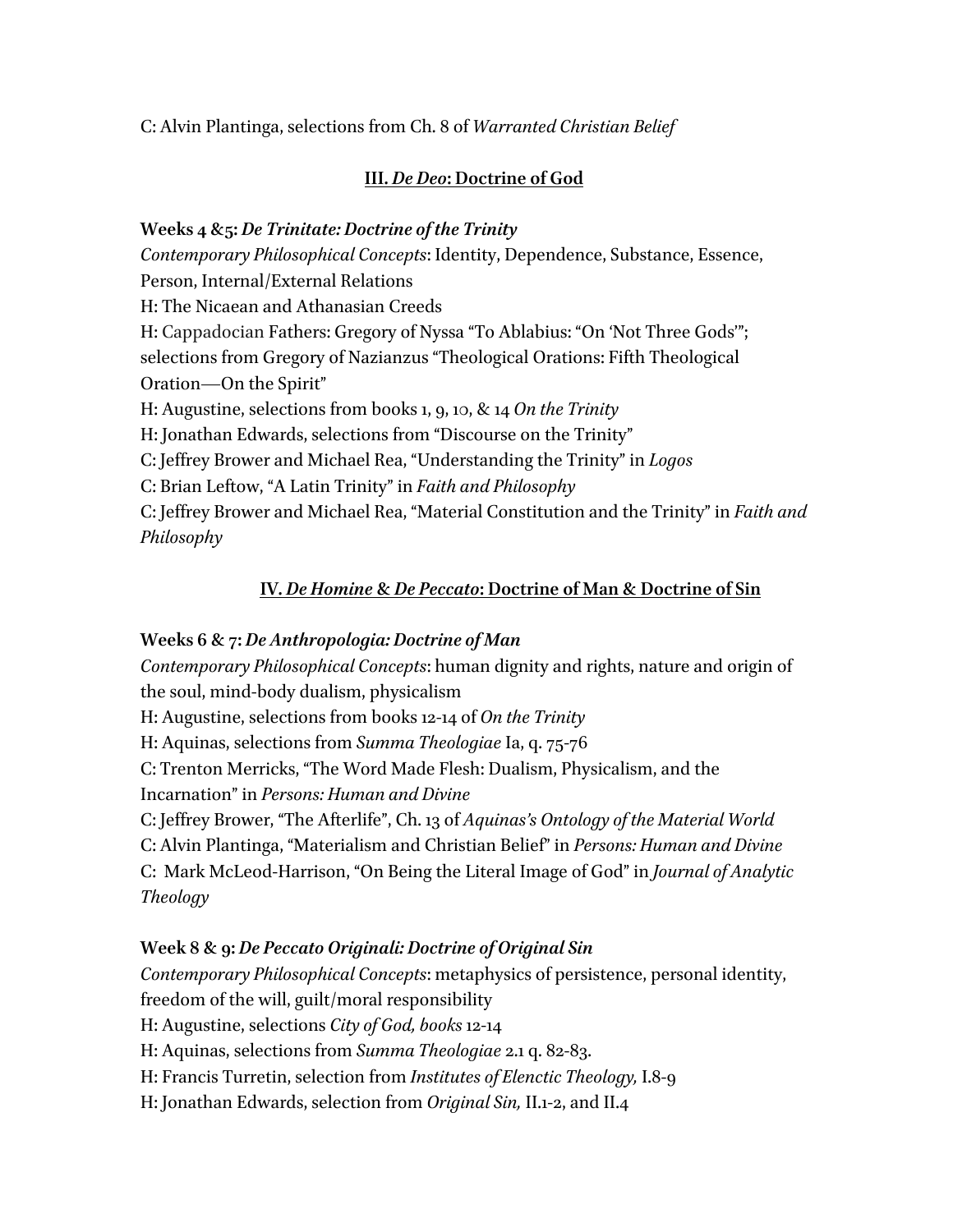C: Paul Copan, "Original Sin and Christian Philosophy" in *Philosophia Christi* C: Oliver Crisp, "Original Sin and Atonement" in *Oxford Handbook to Philosophical Theology*

C: Michael Rea, "The Metaphysics of Original Sin" in *Persons: Human and Divine* C: Robert Adams, "Original Sin: A Study in the Interaction of Philosophy and Theology"

#### **Week 10:** *De Libero Arbitrio: Freedom of the Will*

*Contemporary Philosophical Concepts*: causal determinism, causal power and notions of "ability", varieties of libertarianism and compatibilism

H: Augustine, selections *On the Free Choice of the Will*, book 2 & 3

H: Anselm, *On Freedom of Choice,* Ch. 1-3

H: Jonathan Edwards, *Freedom of the Will,* Part I

C: Kevin Timpe, *Free Will and Philosophical Theology,* Ch. 5

C: Thomas McCall, pp. 57-81 "Case Study: Biblical Theology and Compatibilism" in *Invitation to Analytic Theology*

#### **V.** *De Christo***: Christology**

#### **Weeks 11 & 12:** *De Persona Christi: The Person of Christ*

*Contemporary Philosophical Concepts*: Identity, Person, Essence/Nature/Substance, Mind

H: "Definition of Faith", selection from Council of Chalcedon

H: Gregory Nazianzus, "Letters on the Appolinarian Controversy: To Cleodonius

Against Appolinaris" & *Orationes* 30

H: Maximus the Confessor, *Opuscule* 3 & 7

H: Francis Turretin, *Institutes of Elenctic Theology* bk. 3, topic 13, q. VI-VIII

C: Richard Cross, "Incarnation" in *Oxford Handbook to Philosophical Theology*

C: Thomas V. Morris, "The Metaphysics of God Incarnate" in *Oxford Readings in* 

*Philosophical Theology*

C: Oliver Crisp, "Did Christ Have a Fallen Human Nature?" in *Divinity and Humanity*

#### **VI.** *De Gratia: Soteriology*

#### **Week 13:** *De Conversione: Conversion & Regeneration*

*Contemporary Philosophical Concepts*: change/alteration, ontology of powers,

causation, free will, epistemology of testimony

H: Augustine, *Answer to the Two Letters of the Pelagians*, 2.18, 21-22; 4:14

H: Jonathan Edwards, Sermon "Divine and Supernatural light"

H: Louis Berkhof, *Systematic Theology* Pt. 4, sec. 6-7